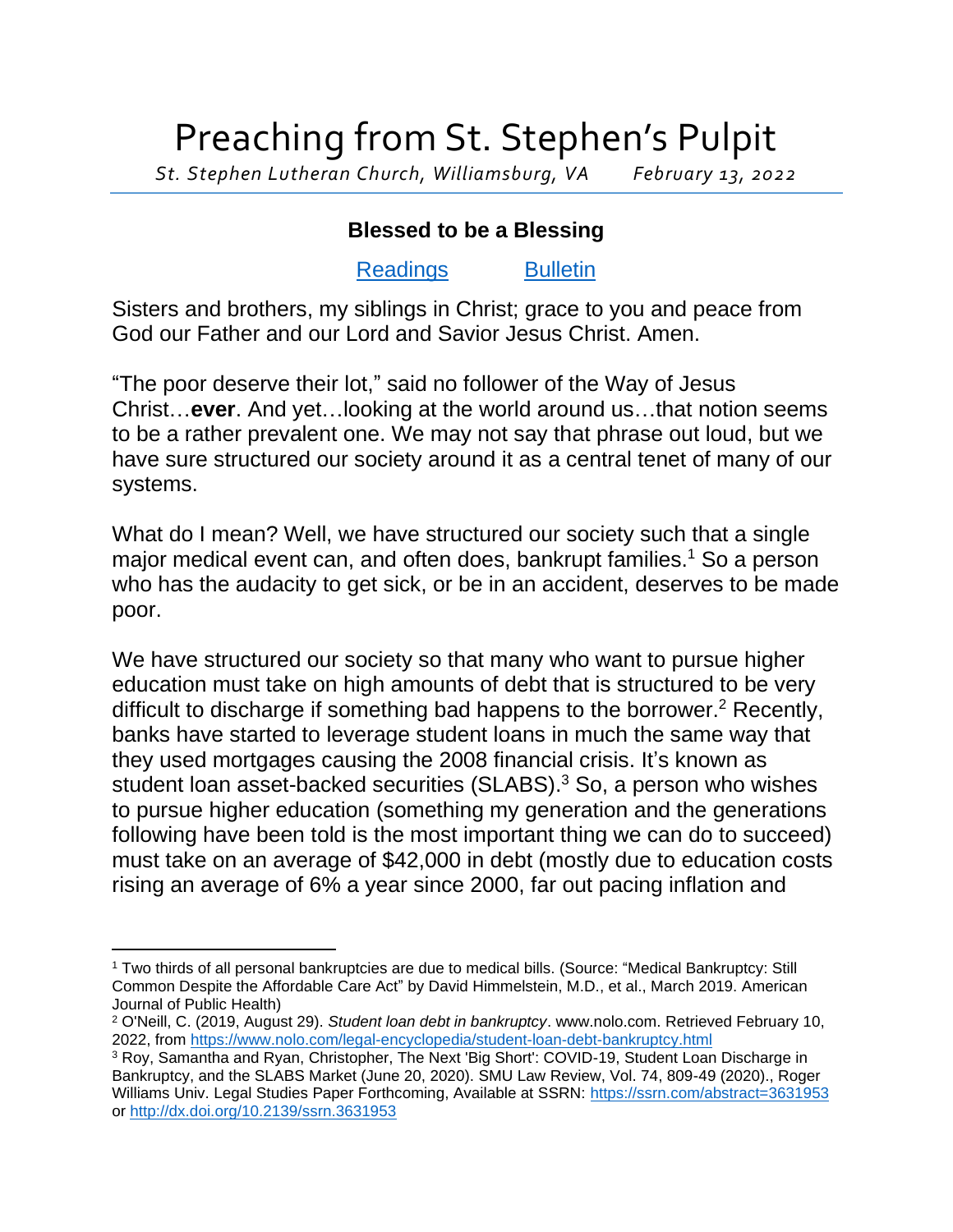wage growth over that same time period).<sup>4</sup> And then those students are blamed when they cannot earn enough income to pay back those loans.

We have structured our society so that shared necessities like roads, trains, shipping lanes and harbors, public education, water, the post office, sanitation, law enforcement and emergency services, safety net programs, veteran benefits, and the country's natural resources are primarily paid for by individuals as opposed to the corporations that get far more benefit from them. Why does an American, making the median salary (\$67,521 in 2020<sup>5</sup>) pay a tax rate of 22%<sup>6</sup> when major corporations, who are making record profits and who use shared services and resources far more, often pay no federal taxes at all<sup>7</sup>? So, a person who wishes to have a decent quality of life, which requires clean water and air, safety, infrastructure, basic education, sanitation, and other fundamental services, deserves to pay more than the businesses that utilize those share services and resources far more (*c.f.* Walmart employees on food stamps<sup>8</sup>). This is a long way of saying that average citizens deserve to be poorer than the wealthy and corporations.

To be honest, I could keep going (don't get me started on how for-profit prisons have become modern day slave plantations). Most of our systems operate under the assumption that the poor somehow deserve their lot in life. And unfortunately, many Americans believe this too, one poll finding that 52% of Americans believe that the poor are poor because they "lack motivation." <sup>9</sup> Let me be clear, this is an unchristian and unethical stance. It is also demonstrably false. Most people experiencing poverty in America

<sup>4</sup> *10 key facts about student debt in the United States*. Peter G. Peterson Foundation. (n.d.). Retrieved February 10, 2022, from [https://www.pgpf.org/blog/2021/05/10-key-facts-about-student-debt-in-the](https://www.pgpf.org/blog/2021/05/10-key-facts-about-student-debt-in-the-united-states)[united-states](https://www.pgpf.org/blog/2021/05/10-key-facts-about-student-debt-in-the-united-states)

<sup>5</sup> Bureau, U. S. C. (2021, October 18). *Income and poverty in the United States: 2020*. Census.gov. Retrieved February 12, 2022, from<https://www.census.gov/library/publications/2021/demo/p60-273.html> <sup>6</sup> Bird, B. (2021, December 8). *How much does the average American pay in taxes?* The Balance. Retrieved February 12, 2022, from [https://www.thebalance.com/what-the-average-american-pays-in](https://www.thebalance.com/what-the-average-american-pays-in-taxes-4768594)[taxes-4768594](https://www.thebalance.com/what-the-average-american-pays-in-taxes-4768594)

<sup>7</sup> Cohen, P. (2021, April 2). *No federal taxes for dozens of big, profitable companies*. The New York Times. Retrieved February 12, 2022, from [https://www.nytimes.com/2021/04/02/business/economy/zero](https://www.nytimes.com/2021/04/02/business/economy/zero-corporate-tax.html)[corporate-tax.html](https://www.nytimes.com/2021/04/02/business/economy/zero-corporate-tax.html)

<sup>8</sup> Miao, H. (2020, November 19). *Walmart and McDonald's are among top employers of Medicaid and food stamp beneficiaries, report says*. CNBC. Retrieved February 12, 2022, from [https://www.cnbc.com/2020/11/19/walmart-and-mcdonalds-among-top-employers-of-medicaid-and-food](https://www.cnbc.com/2020/11/19/walmart-and-mcdonalds-among-top-employers-of-medicaid-and-food-stamp-beneficiaries.html)[stamp-beneficiaries.html](https://www.cnbc.com/2020/11/19/walmart-and-mcdonalds-among-top-employers-of-medicaid-and-food-stamp-beneficiaries.html)

<sup>9</sup> *American attitudes about poverty and the poor*. PRB. (n.d.). Retrieved February 12, 2022, from <https://www.prb.org/resources/american-attitudes-about-poverty-and-the-poor/>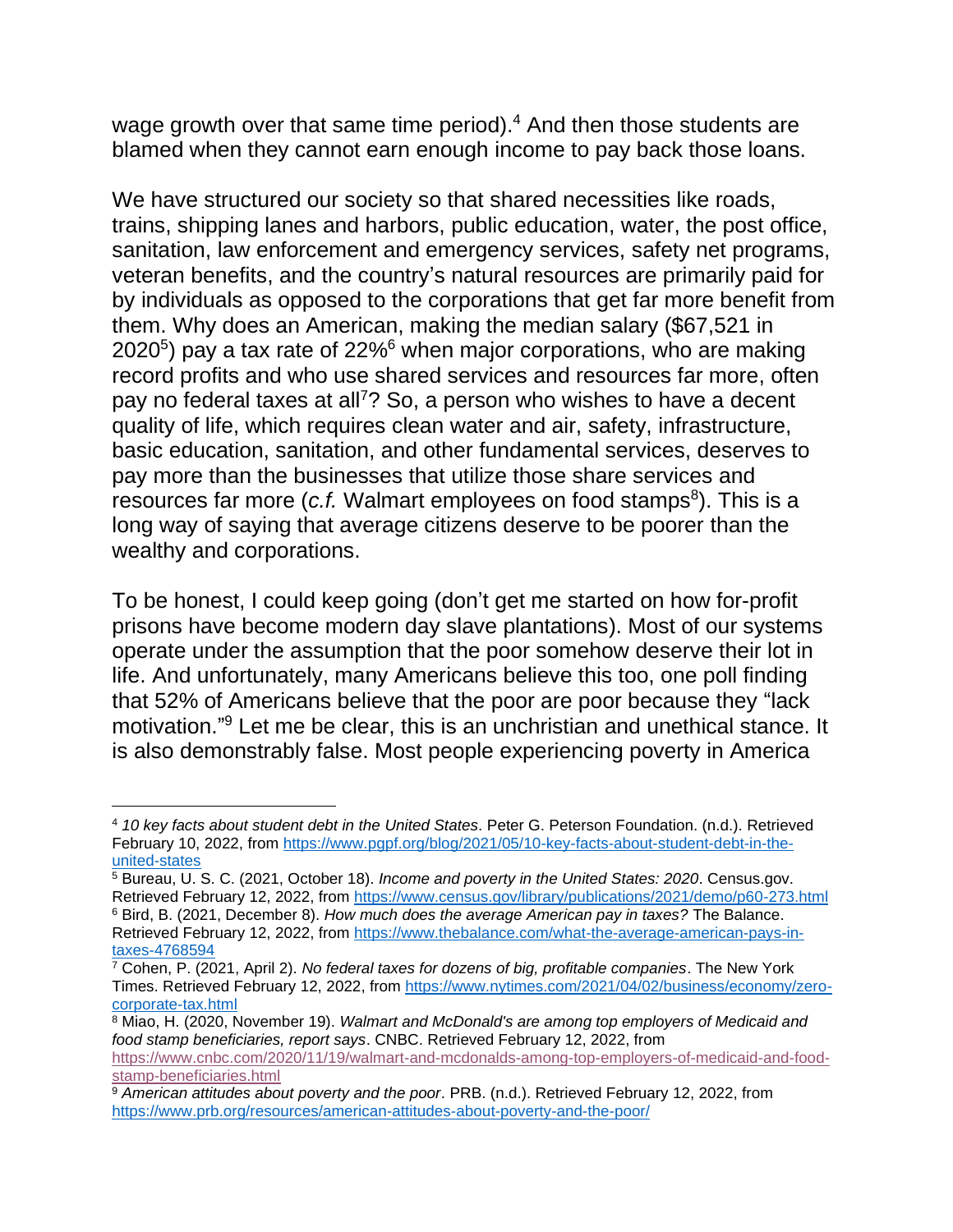are trapped in cycles of poverty caused by our systems.<sup>10</sup> If you are unlucky enough to be born into a poor family, you are more likely to stay in poverty, die younger than average, end up in jail, have more health complications during your life, all while having less access to the resources and opportunities needed to escape poverty.<sup>11</sup>

Pastor Jon, what does all of this have to do with the Way of Jesus Christ? I'm glad you asked that question, rhetorical device in my head! Jesus spoke often about the need for the poor to be taken care of. Luke certainly makes it a high priority! Remember the themes we have been finding so far in Luke's Gospel? Mary's Magnificat, the songs of Zachariah and Simeon, all in the first three chapters, all mentioning salvation and the reversal of the status quo; then Jesus offers verses from Isaiah as his ministry's mission statement in the fourth chapter:

> "The Spirit of the Lord is on me, because he has anointed me to proclaim good news to the poor. He has sent me to proclaim freedom for the prisoners and recovery of sight for the blind, to set the oppressed free, to proclaim the year of the Lord's favor." (Luke 4:18-19, citing Isaiah 61:1-2 and 58:6, NRSV)

We can also explore the numerous teachings Christ gives regarding the wealthy and the pursuit of riches. I could spend a great deal of time walking through the Gospels and pointing out how negatively Jesus speaks of those with wealth and power. The story of the widow's mite springs quickly to mind (Luke 21, Mark 12), or the rich young ruler and the "eye of a needle" teaching (Luke 18, Matthew 19, Mark 10), or our reading for today: "But woe to you who are rich, for you have received your consolation. Woe to you who are full now, for you will be hungry. Woe to you who are laughing now, for you will mourn and weep. Woe to you when all speak well of you, for that is what their ancestors did to the false prophets." (Luke 6:24-26, NRSV)

<sup>10</sup> Authors, Wagmiller, R. L., Adelman, R. M., Project, & Publication Type Report. (n.d.). *Childhood and intergenerational poverty: The long-term consequences of growing up poor*. NCCP. Retrieved February 12, 2022, from<https://www.nccp.org/publication/childhood-and-intergenerational-poverty/> <sup>11</sup> *Ibid.*